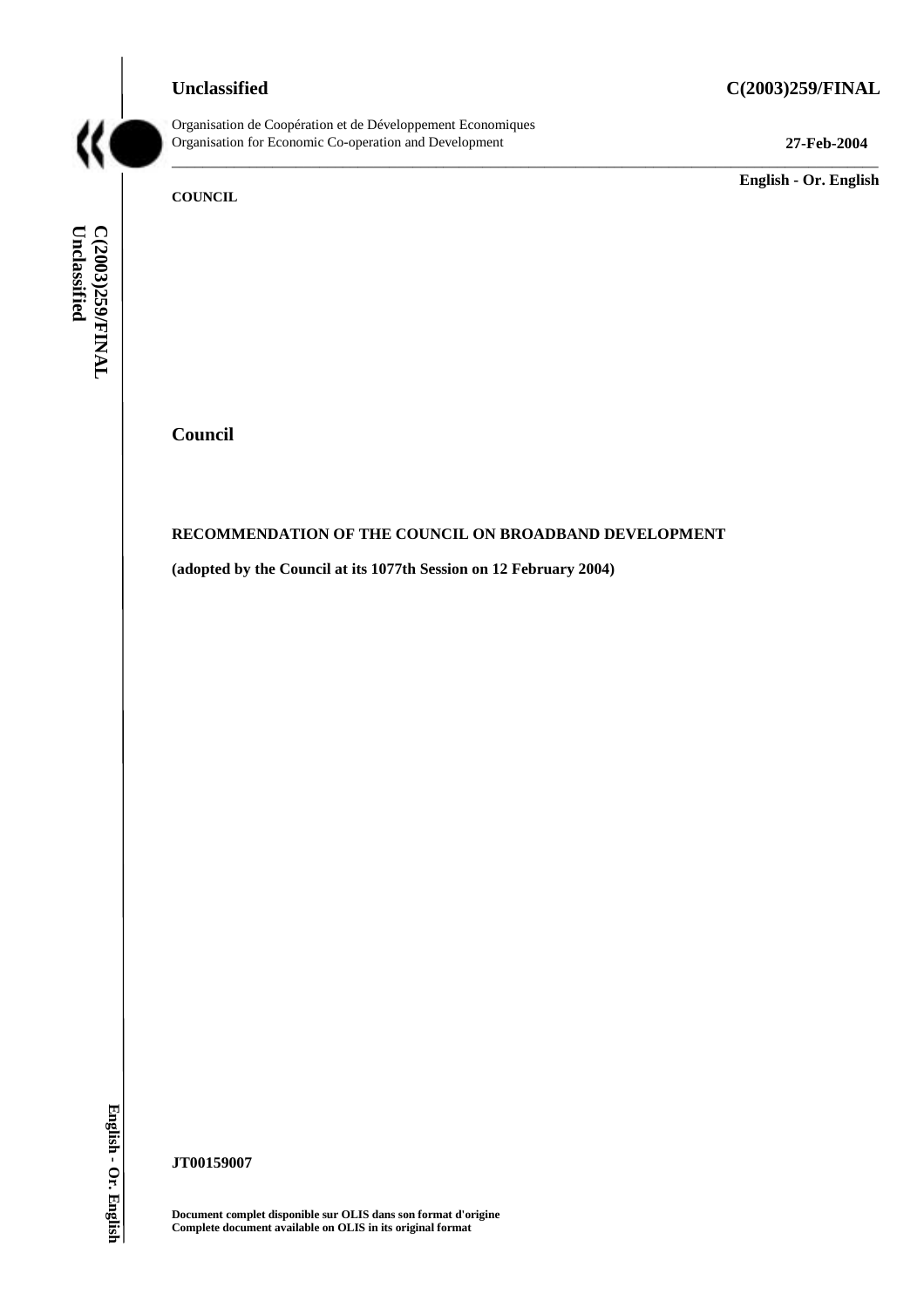## **THE COUNCIL,**

Having regard to article 5(b) of the Convention on the Organisation for Economic Co-operation and Development of 14 December 1960;

Having regard to Rule 18(b) of the OECD Rules of Procedure;

Having regard to the document of the Committee for Information, Computer and Communications Policy entitled "Broadband Driving Growth: Policy Responses" [DSTI/ICCP(2003)13/FINAL];

RECOMMENDS that, in establishing or reviewing their policies to assist the development of broadband markets, promote efficient and innovative supply arrangements and encourage effective use of broadband services, Member countries should implement:

- Effective competition and continued liberalisation in infrastructure, network services and applications in the face of convergence across different technological platforms that supply broadband services and maintain transparent, non-discriminatory market policies.
- Policies that encourage investment in new technological infrastructure, content and applications in order to ensure wide take-up.
- Technologically neutral policy and regulation among competing and developing technologies to encourage interoperability, innovation and expand choice, taking into consideration that convergence of platforms and services requires the reassessment and consistency of regulatory frameworks.
- Recognition of the primary role of the private sector in the expansion of coverage and the use of broadband, with complementary government initiatives that take care not to distort the market.
- A culture of security to enhance trust in the use of ICT by business and consumers, effective enforcement of privacy and consumer protection, and more generally, strengthened cross-border co-operation between all stakeholders to reach these goals.
- Both supply-based approaches to encourage infrastructure, content, and service provision and demand-based approaches, such as demand aggregation in sparsely populated areas, as a virtuous cycle to promote take-up and effective use of broadband services.
- Policies that promote access on fair terms and at competitive prices to all communities, irrespective of location, in order to realise the full benefits of broadband services.
- Assessment of the market-driven availability and diffusion of broadband services in order to determine whether government initiatives are appropriate and how they should be structured.
- Regulatory frameworks that balance the interests of suppliers and users, in areas such as the protection of intellectual property rights, and digital rights management without disadvantaging innovative e-business models.
- Encouragement of research and development in the field of ICT for the development of broadband and enhancement of its economic, social and cultural effectiveness.